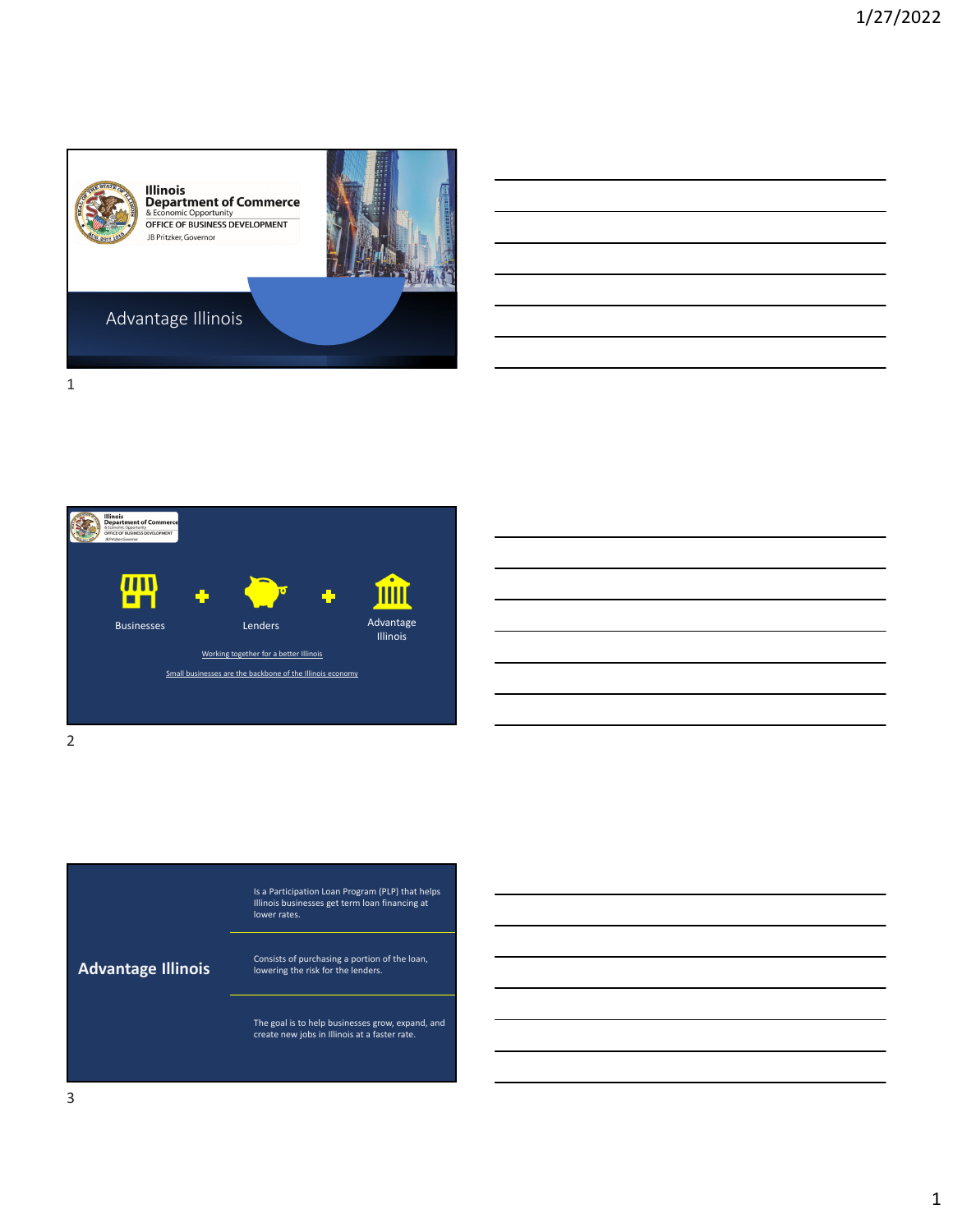

| <u> 1999 - Jan James James James James James James James James James James James James James James James James J</u>   |  |                                           |
|------------------------------------------------------------------------------------------------------------------------|--|-------------------------------------------|
|                                                                                                                        |  |                                           |
|                                                                                                                        |  |                                           |
|                                                                                                                        |  |                                           |
| <u> 1989 - Johann Barn, mars ann an t-Amhainn an t-Amhainn an t-Amhainn an t-Amhainn an t-Amhainn an t-Amhainn an</u>  |  |                                           |
| <u> 1989 - Johann Stein, markin fan it ferfanging fan de ferfanging fan de ferfanging fan de ferfanging fan de fer</u> |  |                                           |
|                                                                                                                        |  | <u> London a long a long and a long a</u> |
|                                                                                                                        |  |                                           |







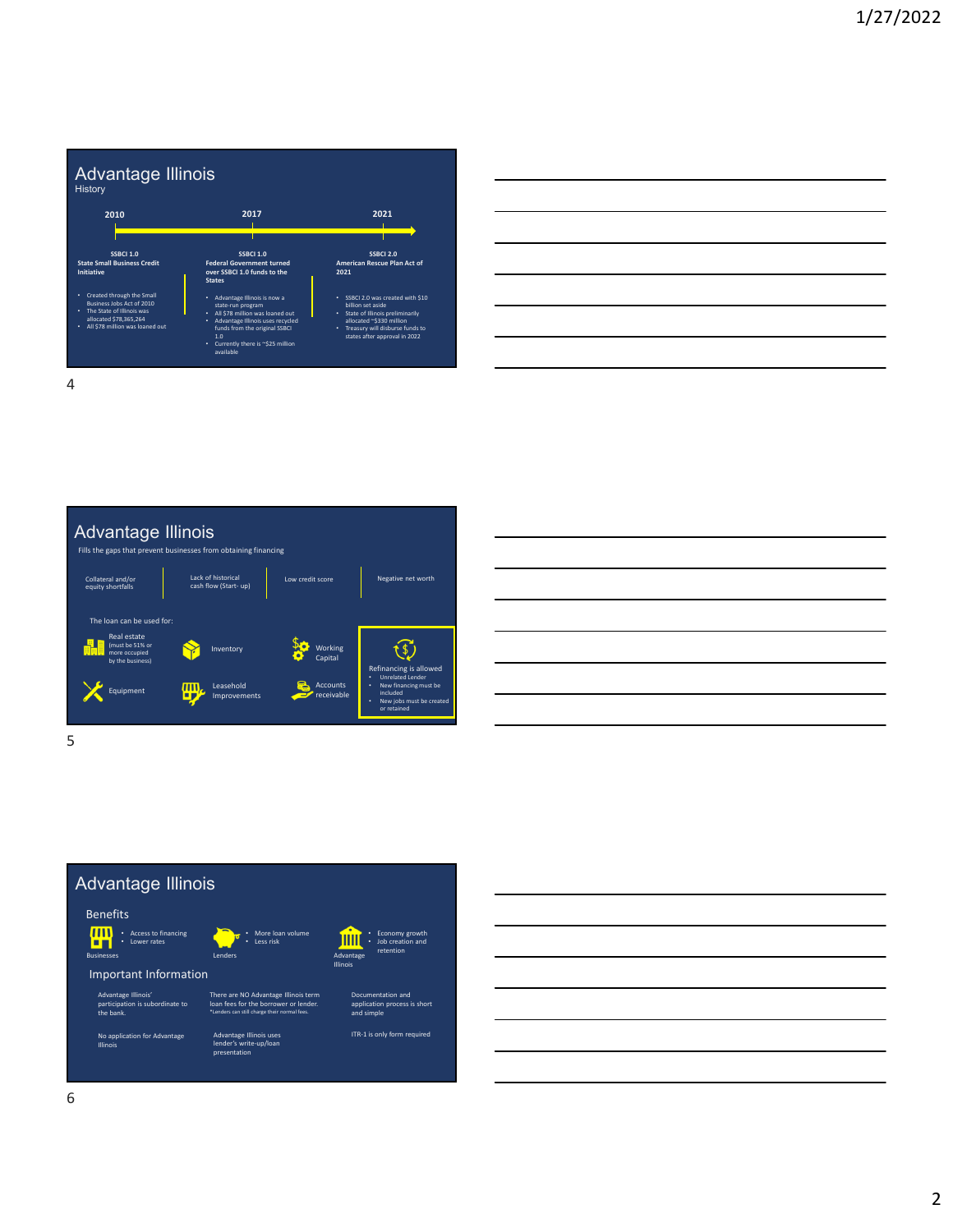

|                              | Advantage Illinois                                                                                                              |                                                                                                                                                             |
|------------------------------|---------------------------------------------------------------------------------------------------------------------------------|-------------------------------------------------------------------------------------------------------------------------------------------------------------|
| <b>Types</b>                 | <b>STANDARD</b>                                                                                                                 | <b>FAMF</b><br>(Fund for the Advancement of Minority Enterprises)<br>Minority Enterprises include Minorities, Women,<br>Veteran & Disabled owned businesses |
| <b>Maximum participation</b> | The lesser of:<br>• 25% of the project (all sources of funding)<br>$\cdot$ 50% of the loan<br>$\cdot$ \$1.5 million             | The lesser of:<br>• 50% of the project (all sources of funding)<br>50% of the loan<br>\$400,000<br>٠                                                        |
| <b>Maximum term</b>          | 10 years                                                                                                                        | 7 years                                                                                                                                                     |
| Amortization                 | Yes                                                                                                                             | Yes                                                                                                                                                         |
| Rate                         | Fixed at 2% below lender rate with a floor of<br>2%                                                                             | Rate fixed at 2%                                                                                                                                            |
|                              | Job creation or retention Each \$50,000 participated:<br>One full time job should be created or retained<br>in the next 2 years | Each \$65,000 participated:<br>One full time job should be created or retained<br>in the next 2 years                                                       |

| <u> 1989 - Johann Stoff, deutscher Stoff, der Stoff, der Stoff, der Stoff, der Stoff, der Stoff, der Stoff, der S</u>  |  |  |
|------------------------------------------------------------------------------------------------------------------------|--|--|
| <u> 1989 - Johann Barn, mars ann an t-Amhain ann an t-Amhain ann an t-Amhain ann an t-Amhain an t-Amhain ann an t-</u> |  |  |
| <u> 1989 - Johann Stoff, amerikansk politiker (d. 1989)</u>                                                            |  |  |
|                                                                                                                        |  |  |
| <u> 1989 - Johann Barn, amerikansk politiker (d. 1989)</u>                                                             |  |  |
| <u> 1989 - Johann Barn, mars ann an t-Amhain ann an t-Amhain ann an t-Amhain ann an t-Amhain an t-Amhain ann an t-</u> |  |  |
|                                                                                                                        |  |  |

8



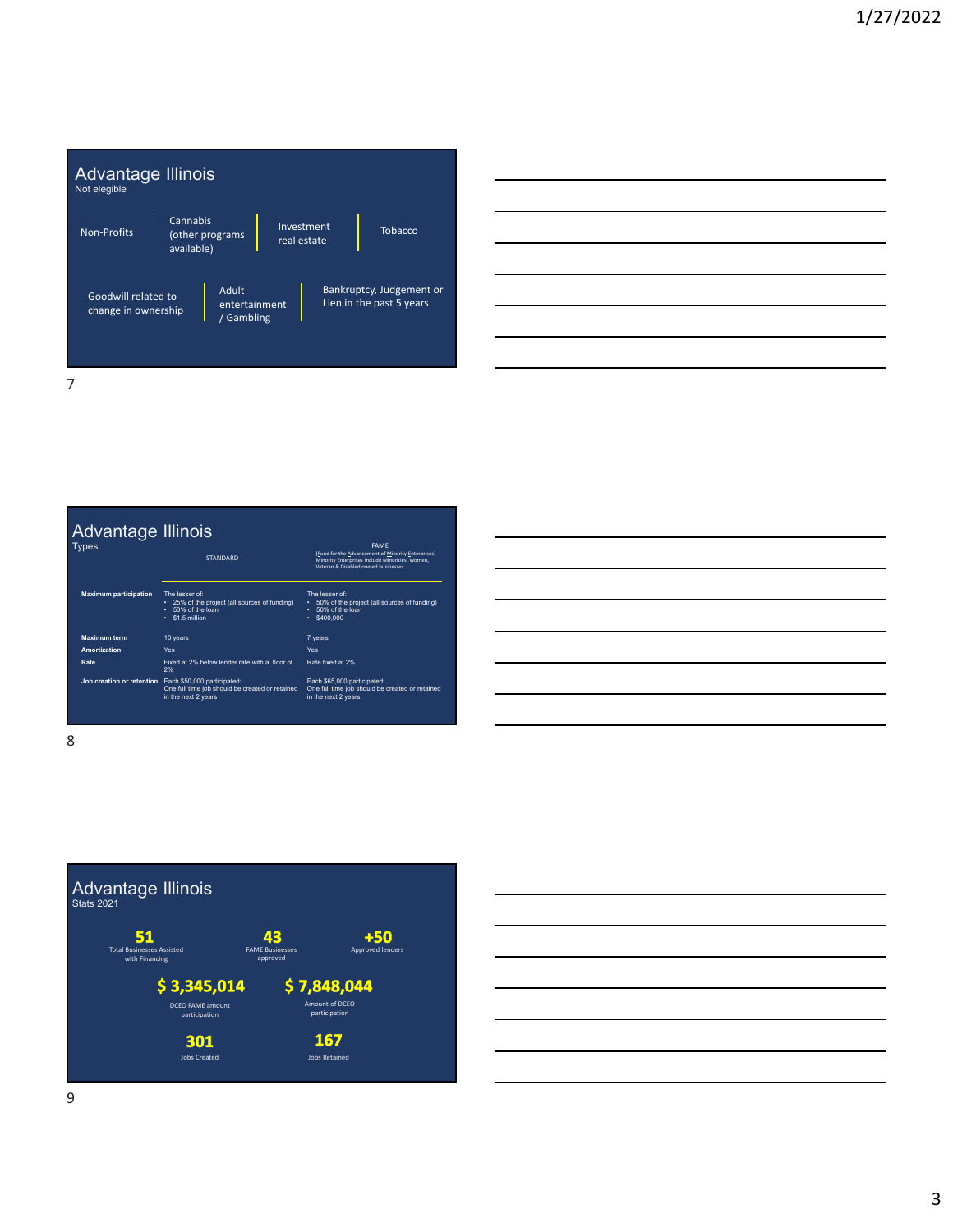

|                                                                                                 | ______ |
|-------------------------------------------------------------------------------------------------|--------|
|                                                                                                 |        |
|                                                                                                 |        |
|                                                                                                 |        |
|                                                                                                 |        |
|                                                                                                 |        |
|                                                                                                 | ______ |
| the contract of the contract of the contract of the contract of the contract of the contract of |        |

Advantage Illinois Payments Fotal Amount of the Advantage Illinois loan 冊 血 DCEO Borrowers **Lenders** Full amount of P&I of the whole loan Advantage Illinois portion of P&I

11

## Advantage Illinois FAQ's

- **How long does an Advantage Illinois application take?** documents.
- **ir paid or reimbursed for Advantage Illinois?<br>roval letter has been sent, the lender has 120 days to cle** n sent, the lender lender has been sent, the lender i portion (or the whole loan amount) and send us the closing documents, we begin our process of funding through the
- Illinois Comptroller's Office.
- **How does a lender know an Advantage Illinois Project was approved or denied?** ent we present projects to our Business Bevelopment committee. Once we receive an initial approval, an approval letter is then sent to the lender to highlight the particip Director of DCEO for final approval. An approval letter is then sent to the lender to highlight the participation.

in within thirty days of receipt of the application and applicable

<u>Can a lender sell off a loan that is participated with DCEO?</u><br>-NO. At all times during which DCEO owns a participation in a loan and until the loan is paid in full the original approved<br>lender must retain the loan.